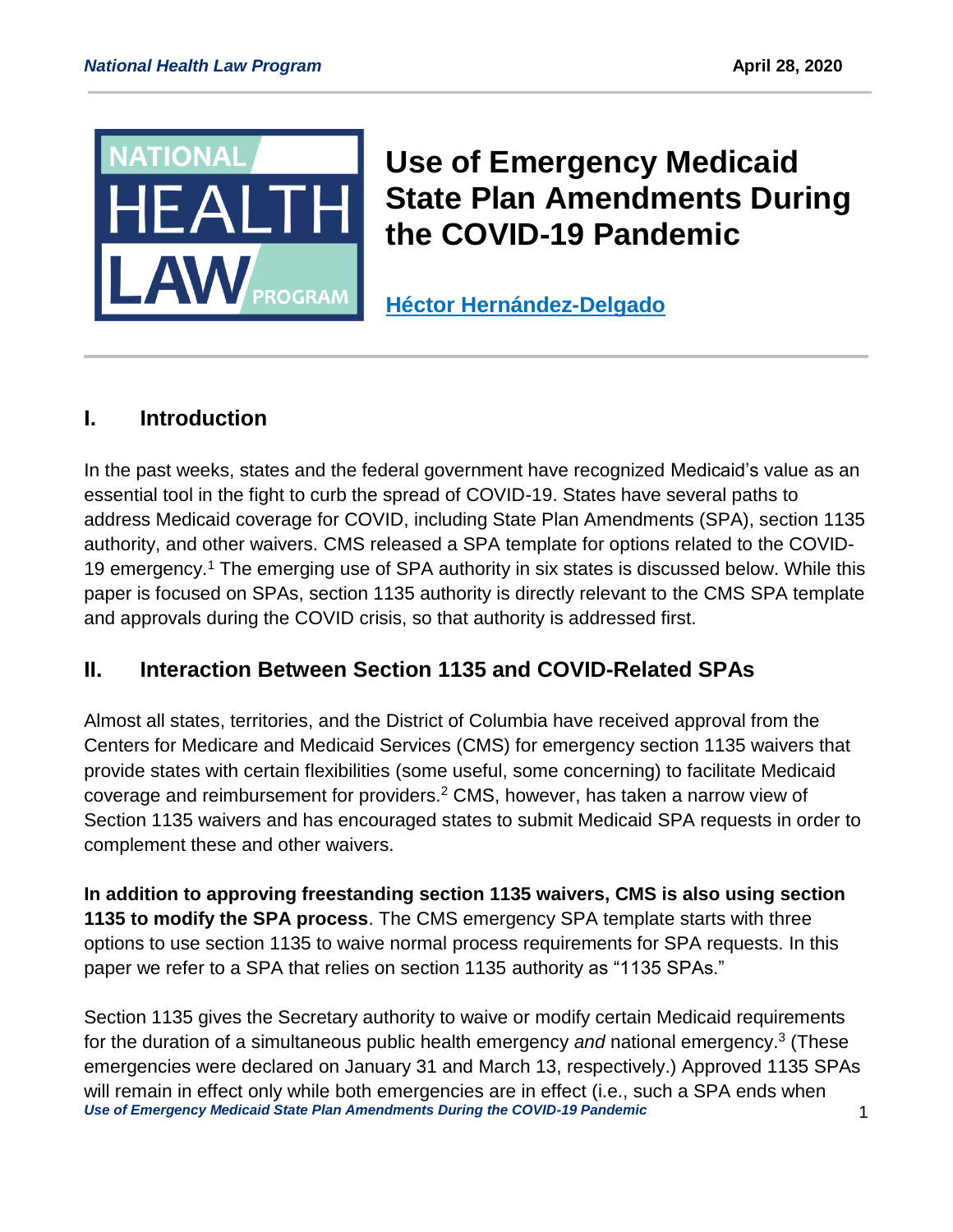either emergency ends), unless the state requests a shorter period of duration.<sup>4</sup> States may instead submit normal SPA requests if they wish to control the duration of the policy changes, including having the option to have them extend beyond the conclusion of the emergency declarations.

#### **III. COVID-19 National Emergency Template**

Below is a description of each of the categories of changes states may seek through the template:

a. Procedural Changes (Section 1135 SPAs)

Federal regulations establish that the effective date of any SPA that provides additional services to individuals, increases the payment amounts for services, or makes additional groups eligible for services may not be earlier than the first day of the quarter in which the request was submitted to CMS.<sup>5</sup> This means that SPA requests submitted on or after April 1 could not be effective prior to April 1. Because the effects of the COVID-19 emergency in most states began well before this date, many states will now be interested in changes to their Medicaid program that apply retroactively prior to April 1. As a result, CMS is allowing states to use 1135 authority to waive the effective date requirement to allow SPAs submitted on or after April 1 to take effect retroactively during the first quarter of the year.

Additionally, in order to expedite the approval process, CMS is allowing states to use section 1135 authority to waive the requirement to provide notice and an opportunity to comment on the changes to the state's Medicaid plan as well as the requirement to conduct tribal consultation before submitting the request. Importantly, however, CMS has clarified that this 1135 SPA process may only be used to "provide or increase beneficiary access to items and services related to COVID-19…and [not to] restrict or limit payment, services, or eligibility, or otherwise burden beneficiaries and providers."<sup>6</sup>

The three flexibilities described above (earlier retroactivity, reduced notice and comment, and reduced tribal consultation) are only available through a section 1135 SPA and may not be approved under the normal SPA process. Most or all of the changes that follow below are standard SPA flexibilities that states could pursue outside of section 1135 authority. (Thus far, states have been using the template and requesting them as 1135 SPAs, but that may have a disadvantage, discussed below.)

b. Changes to Eligibility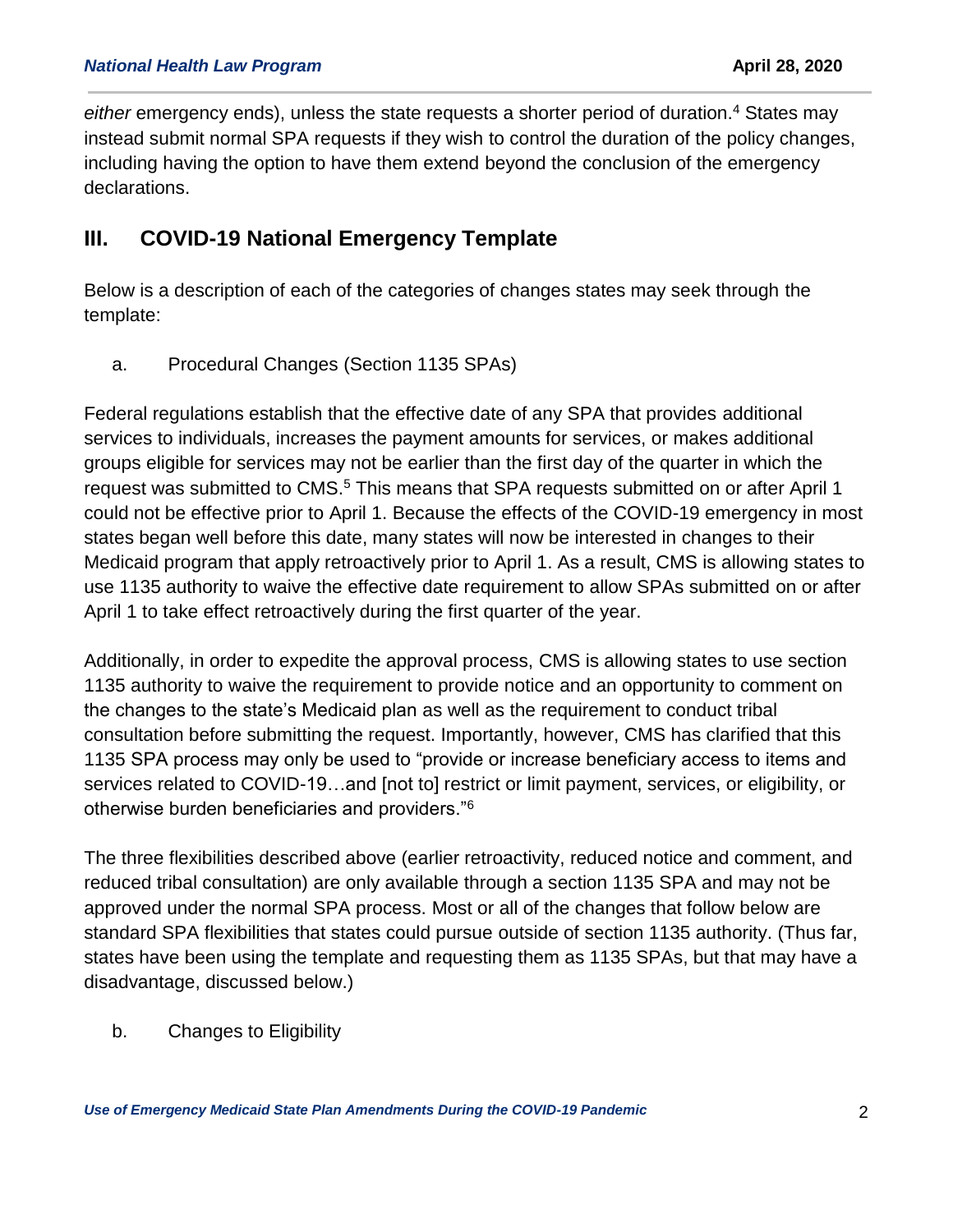The SPA template allows states to make changes to their Medicaid eligibility limits during the COVID-19 pandemic in several ways. First, states may expand eligibility for the duration of the emergency to include any optional group not currently covered in the state plan. This authority includes expanding Medicaid eligibility to childless adult who earn less than 133% of federal poverty level (FPL) for states that have yet to expand Medicaid pursuant to the Affordable Care Act (ACA). States also have the option to cover individuals who earn more than 133% FPL for the duration of the emergency and to provide COVID-19 testing services for uninsured individuals pursuant to section 1902(a)(10)(A)(ii)(XXIII) of the Families First Coronavirus Response Act.<sup>7</sup> The SPA template also allows changes to Medicaid eligibility that enable states to cover non-residents and individuals who move out of the state because of the emergency. Finally, states may extend the 90-day reasonable opportunity period in which noncitizens who are eligible for Medicaid are covered while their immigration status is being verified.

c. Enrollment

States may use a SPA to simplify the Medicaid enrollment process. States may allow hospitals to make presumptive eligibility (PE) determinations for additional populations covered through the SPA or through an approved section 1115 demonstration. Hospital PE is typically limited to MAGI-based eligibility groups, but states may now extend it to any of the newly covered groups. States may also use the SPA to designate the state's Medicaid agency and/or other entities as entities qualified to make PE determinations. States may also extend the period of continuous Medicaid eligibility for children under 19 up to 12 months, extend the amount of time between eligibility redeterminations for non-MAGI beneficiaries up to 12 months, and facilitate simplified applications by paper, phone, or online.

d. Premiums and Cost-Sharing

Using the SPA process, states may suspend all or some cost-sharing charges, including deductibles, copayments, and coinsurance. This suspension must be made available to all beneficiaries and not limited to beneficiaries with particular conditions, such as COVID-19. States may also suspend enrollment fees and premiums for all beneficiaries or for some beneficiary categories. If not suspending enrollment fees and/or premiums, the state may elect to waive similar charges for undue hardship.

e. Benefits

States may also implement changes to their Medicaid benefits. Pursuant to the SPA template, states may add optional benefits or adjust current benefits to address the COVID-19 emergency. States must assure that new or modified benefits comply with statewideness,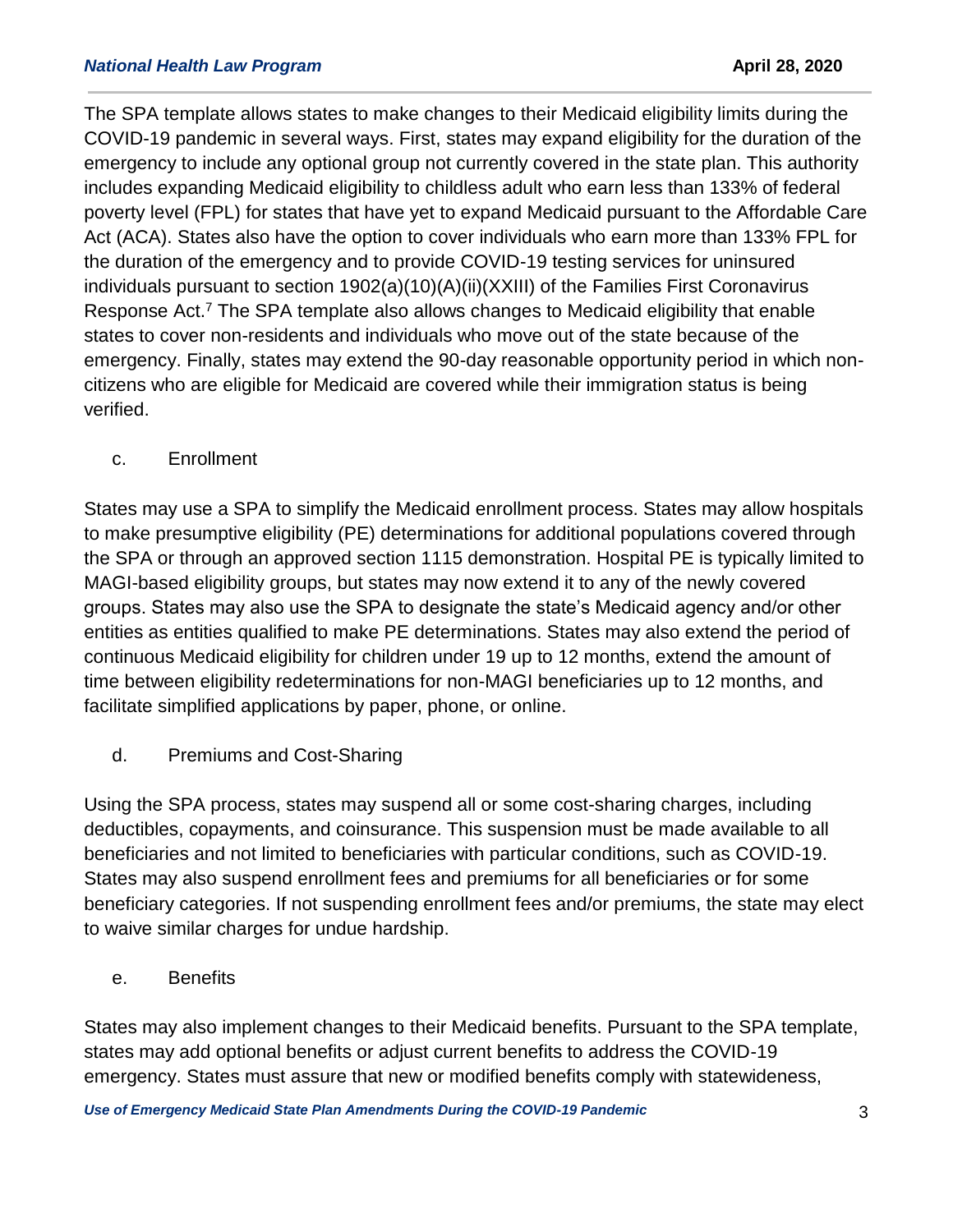comparability, and freedom of choice requirements. States have discretion to determine whether and to what extent new or modified benefits apply to expansion populations in Alternative Benefit Plans. States also need to submit SPAs if they want to use telehealth in Medicaid *and* use a special reimbursement rate for the telehealth services. No SPA is needed if no special reimbursement is sought and the state is merely seeking to adopt telehealth on equal terms as other services. If the state wishes to make changes to the payment rates for each of the new or modified benefits, including telehealth, such a change must be notified in the application. Finally, if the state's current plan has limits on drug benefits, the state may submit a SPA to modify day supply limit and/or quantity limit.

#### **IV. How States are Using the 1135 and SPA Process**

For the purpose of this paper, we examined the first six states that received approval for 1135 COVID-19-related Medicaid SPAs. These states, all of which received CMS approval on or before April 8, 2020, are Alabama, Arizona, Minnesota, Rhode Island, Washington, and Wyoming. Since then, several other states have received approval for SPA requests and numerous more have a request pending. Most states that have submitted SPAs for approval under section 1135 have closely followed CMS's guidance and the SPA template. Of the six states we evaluated, only one (Washington) did not formally include the template checklist specifying the changes the state sought to adopt.

Of the six SPAs we examined, five include waivers of the requirements to provide notice and a commenting period and of the tribal consultation requirements. The remaining state (Washington) did not specify changes to the procedural requirement, but it is unlikely that the State was able to meet these procedural requirements in time to submit the application on March 16, 2020. Moreover, all of the states that submitted SPAs for approval after March 31 (Alabama, Minnesota, Rhode Island, and Wyoming) also received authorization to set an effective date earlier in the year in order to ensure changes were effective at the beginning of the pandemic.

In terms of changes to enrollment, two states (Arizona and Rhode Island) received SPA approval to expand eligibility to include coverage of COVID-19 testing for the uninsured population pursuant to the Families First Act. No other SPA expands coverage to groups not currently covered. This represents a missed opportunity for states like Alabama and Wyoming that have not yet expanded Medicaid pursuant to the ACA. Similarly, for the most part, these six states did not use the SPA process to implement changes to their Medicaid enrollment process. Only two states (Arizona and Rhode Island) received approval to extend continuous eligibility for children whose families experience a change of circumstances to 12 months after the event.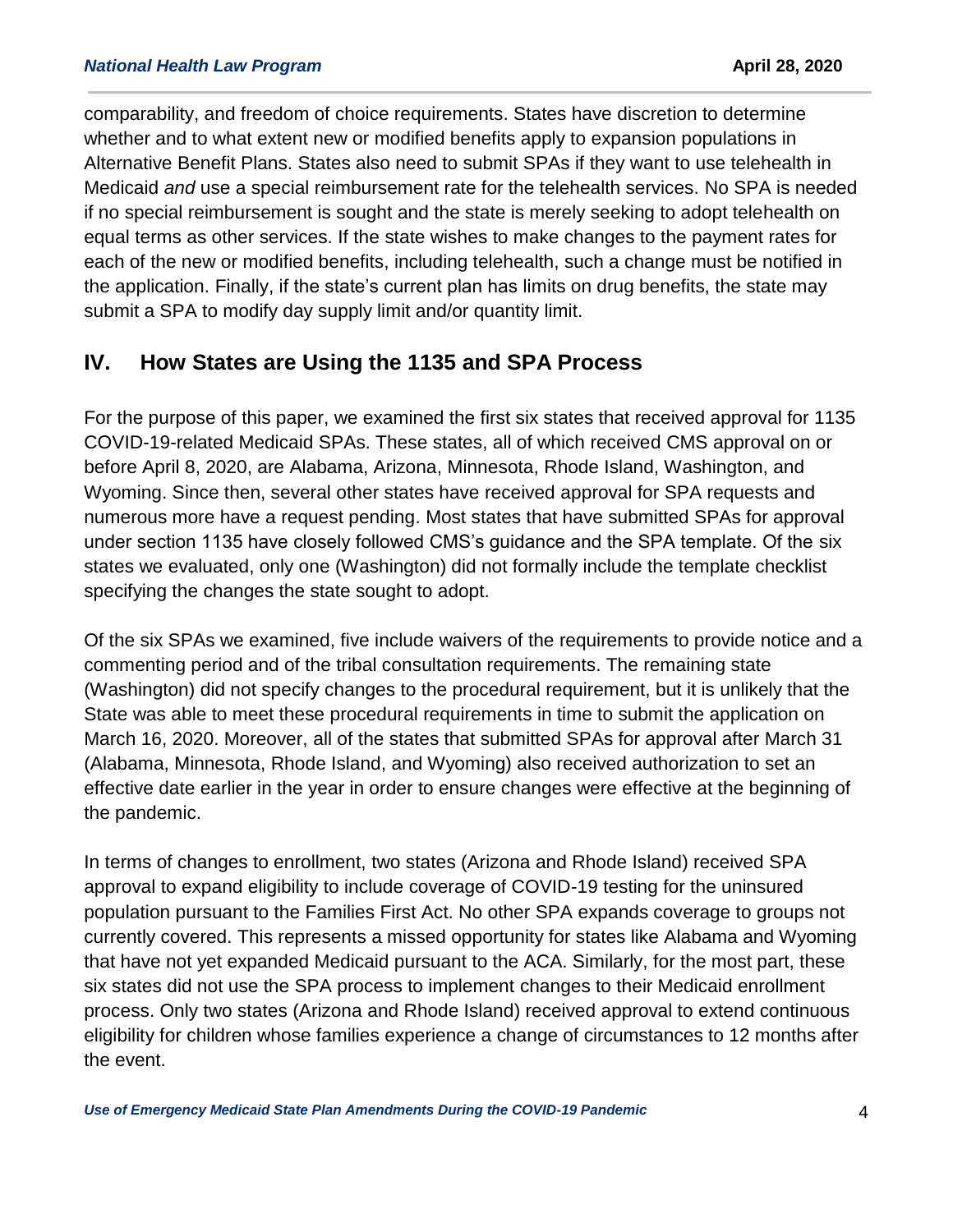Most states have sought to suspend premiums and cost-sharing for Medicaid beneficiaries. Three states (Alabama, Arizona, and Minnesota) received SPA approval to suspend all deductibles, copayments, coinsurance, and other cost-sharing charges. Alabama and Arizona suspended cost-sharing for all services for all beneficiaries, whereas Minnesota suspended cost-sharing for all testing and treatment services related to COVID-19. In addition, Arizona suspended enrollment fees and premiums for all beneficiaries for the duration of the emergency; Minnesota suspended premiums for the employed/disabled group (the only group in the state for which premiums apply); and Wyoming suspended premiums for beneficiaries enrolled in the Employed Individuals with Disabilities program.

Most states have also sought changes to the benefits covered. Alabama, for example, obtained approval to remove restrictions for emergency ambulance service destinations and to remove prior authorization requirements for nonemergency services. The state is also one of two states to receive approval for changes to their telehealth policy. Both Alabama and Minnesota used their SPAs to clarify that providers may receive reimbursement for evaluation and management services, therapies, and other medically necessary services provided via telephone. However, these states did not introduce changes to the telehealth reimbursement structure, so it is likely that they would have been able to clarify their telehealth policies without the need to submit a SPA.

Finally, three states obtained approval to modify their drug benefits during the COVID-19 emergency. Arizona and Rhode Island expanded prior authorization to include automatic renewal without clinical review and introduced exceptions to their preferred drug list in case shortages occur. Minnesota, on the other hand, now allows 90-day refills without prior authorization for certain maintenance drugs, instead of the 34-day refills allowed prior to approval of the SPA.

#### **V. Important Trends and Opportunities for States**

As expected, states are submitting COVID-19 section 1135 SPAs that address the particular necessities of their populations. However, there are important opportunities that all states could take advantage of in order to utilize Medicaid to fight the COVID-19 pandemic and that advocates should be pushing their states to adopt.

First, states should ensure that their 1135 SPAs are effective retroactively to the beginning of the pandemic. Individuals have experienced the effects of the emergency for several weeks now and it is necessary that changes are effective retroactively to include those circumstances. States not seeking to apply the changes retroactively should consider whether it is feasible to submit a normal SPA instead of a section 1135 SPA. Section 1135 requests are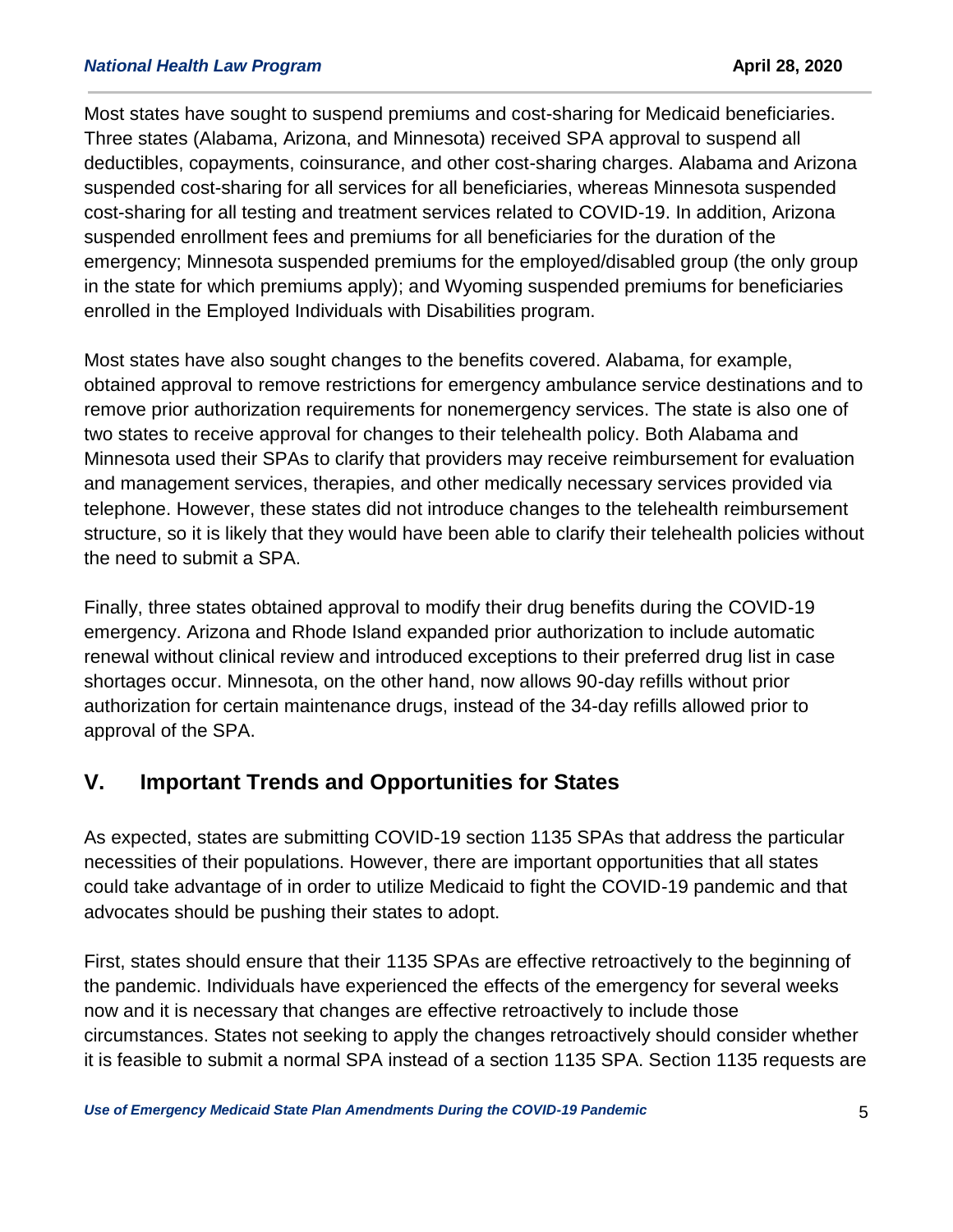tied to the emergency declarations and will expire when *either* emergency ends. This unnecessarily cedes the state's control over timing and may create problems.

For example, the President's has stated his desire to "go back to normal" and might prematurely end the national emergency. That in turn would end the approved 1135 SPA, even though the state might feel the crisis is still live and the SPA solutions should endure a while longer. The state can end a normal SPA option any time it chooses. Considering that CMS policy already allows a normal SPA to be retroactive to the beginning of the quarter, states should consider whether there is any material harm in using the normal SPA process with retroactivity. In the alternative, states using 1135 SPAs should consider a transition plan to address the possibility of a premature end to one of the emergency declarations, which would cancel any 1135 SPAs in effect.

Second, states should take advantage of the opportunities afforded to them and ensure that Medicaid is covering individuals experiencing losses or who otherwise would be eligible for Medicaid. For example, states should be utilizing the SPA process to cover uninsured individuals who have health care costs associated with COVID-19 testing. This option under the Families First Act is available to states for the duration of the public health emergency declared by the HHS Secretary, *regardless* of the duration of the national emergency declared by the President, so long as states do not use section 1135 for approval of such a SPA. In addition, states should expand eligibility to all optional groups, including childless adults in states that have yet to expand Medicaid pursuant to the ACA.

States should also utilize their SPAs to facilitate Medicaid enrollment and suspend out-ofpocket costs. For example, states should expand hospital PE to ensure that hospitals have the authority to make these determinations for people who have gained or will gain Medicaid coverage during the pandemic. This is important because many individuals will be unaware of their coverage options even when they go to a hospital for services. States not providing 12 month continuous eligibility for children, should also submit SPAs to extend this period in order to ensure that children continue to get coverage throughout the pandemic regardless of whether their family's income has changed. Also, because complicated applications and verification requirements are a major barrier to eligibility, states should take advantage of enrollment flexibilities and ensure that the application process by phone or online has been simplified. Finally, because of the impact that the COVID-19 pandemic has had on the economic stability of most low-income individuals, states should ensure that no cost-sharing is charged for any service, not only those services related to COVID-19. Similarly, states should suspend all premiums and enrollment fees for all beneficiaries throughout the pandemic.

Finally, states should take advantage of the opportunity to submit emergency SPAs to expand the services covered and ensure that all treatment services associated with COVID-19 are

*Use of Emergency Medicaid State Plan Amendments During the COVID-19 Pandemic*